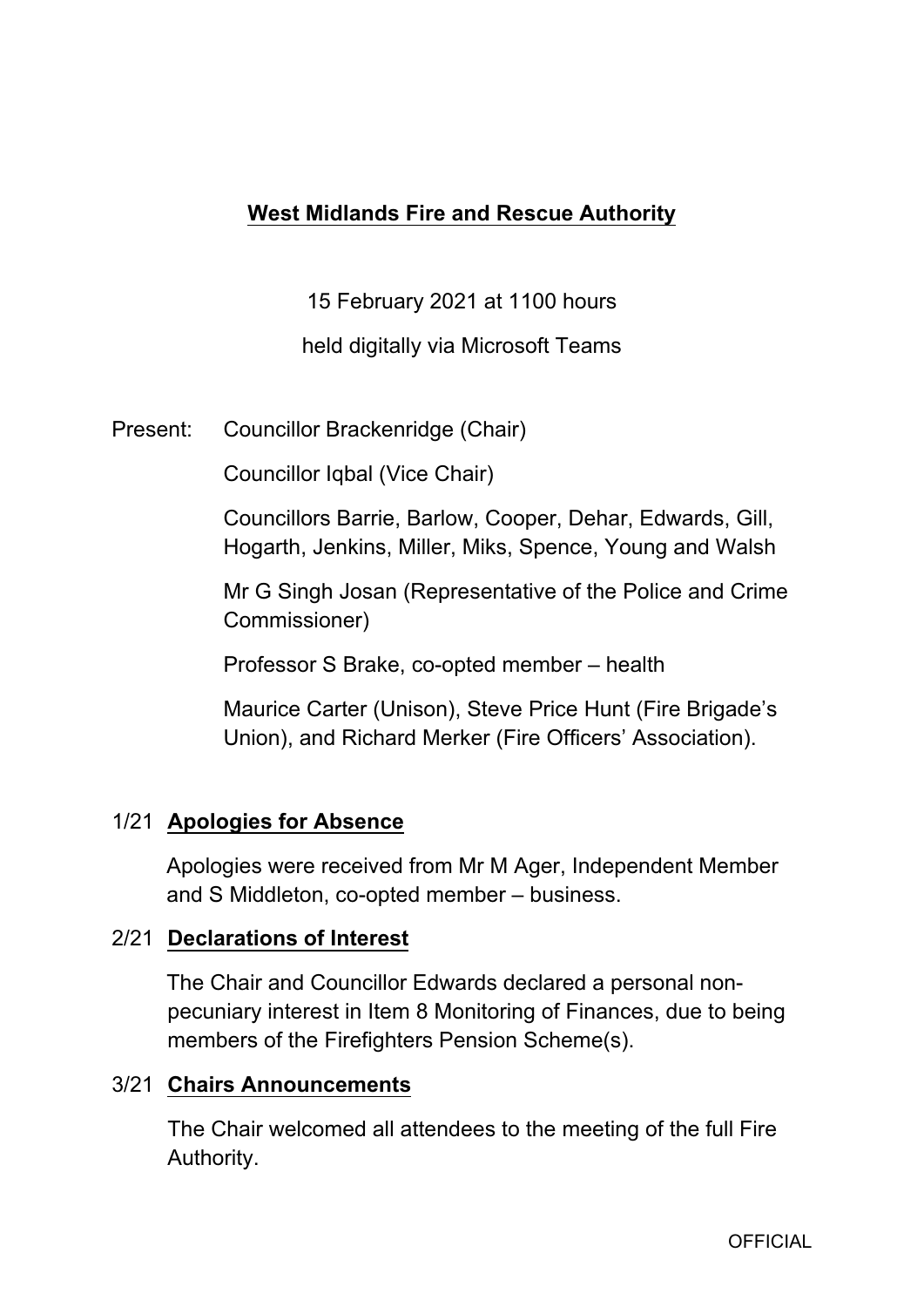The Chair noted the continuing work supporting the vaccination programme.

The National Joint Council Employers Group would be speaking with the Fire Brigades Union again in due course regarding the undertaking of additional activities. The Chair noted that locally the Service was in a good place.

## 4/21 **Chief Fire Officer's Announcements**

The Chief Fire Officer welcomed all attendees to the meeting.

There were approximately 300 volunteers undertaking additional activities with the majority carrying out vaccinator and other support roles. It was confirmed that volunteers had been deployed to deliver these activities.

Lateral Flow Tests continued to be provided at a number of sites across the Service. Approximately 30% of staff were taking the tests and an upturn in the number of police employees had been observed.

It was noted that Kevin Rowsell, Fire Officers Association representative, would be retiring shortly and all in attendance wished him a happy retirement.

16 February 2021 marked the first anniversary of the passing of Firefighter Andrew Moore. A virtual gathering was being held on the anniversary and there would be the unveiling of a commemorative plaque at Wolverhampton Fire Station the following week. All in attendance passed on their condolences.

Members noted the high level of partnership working which had been in place since the start of the pandemic. The provision of the Lateral Flow Tests as a joint resource underlined the inter-service support the Service was providing. A Member noted the work of Watch Commander Sacha Quinney and Medical Director Andrew Thurgood to enable the provision of the vaccination roles, a provision that was an invaluable resource to the community.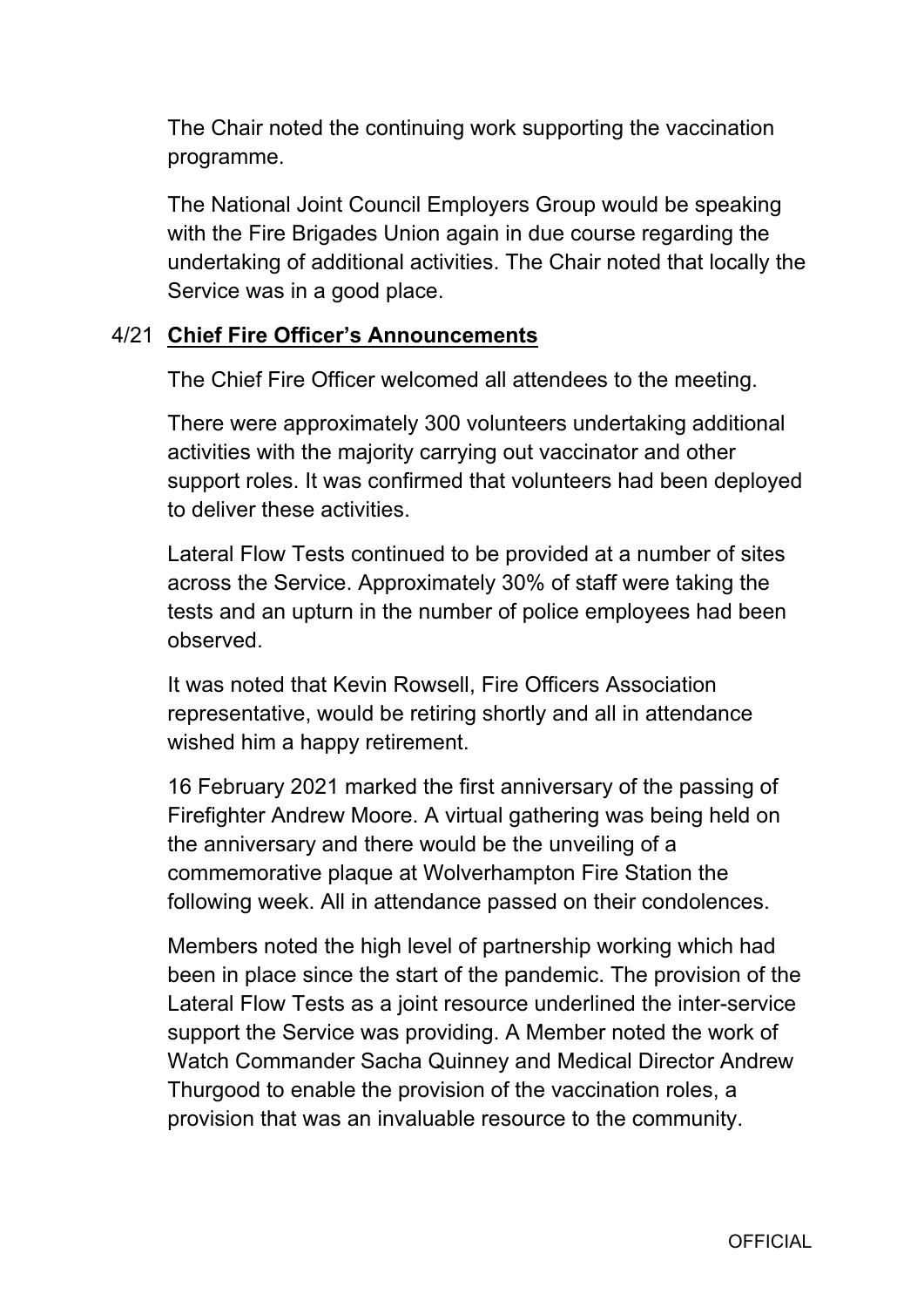# 5/21 **Minutes of the Fire and Rescue Authority 14 December 2020**

**Resolved** that the minutes of the Fire Authority meeting held on 14 December 2020 be confirmed as a correct record.

#### 6/21 **Budget and Precept 20212020**

The Treasurer to the Authority provided an overview of the report which required the Authority to consider the Capital Programme for 2021/22 to 2023/2024, the prudential indicators relating to the Authority's capital financing requirements, the Minimum Revenue Provision Statement, the Treasury Management Strategy, the Revenue Budget and to approve the consequent precept level and resultant for each constituent District Council.

It had been recognised since October 2020, following confirmation by the Treasury, that a one-year settlement would apply for next year. Although it was understandable why the Government had opted for a one-year settlement rather than a multi-year settlement given the uncertainty created by the convergence of Covid 19 and Brexit, it did not remove the fundamental principle that multi-year settlements were a more effective way of managing resources aligned to longer term planning. The Government's emergency Covid 19 measures would also eventually need to be accounted for. As a result, these considerations had been reflected at Policy Planning Forums since October, recognising potential funding reductions that could impact the Authority from 2022/23 onwards.

The Government had set a Council Tax referendum threshold of 2% for Fire and Rescue Authorities.

The provisional settlement for 2021/22 was announced in December 2020 at £53.002m, resulting in a core funding increase of £0.106m (0.2%). The Authority's total core funding was confirmed in February 2021.

It was noted that the Members had been provided previously with an indication that there was likely to be a reduction in the Council Tax base and a collection rate deficit in the current year.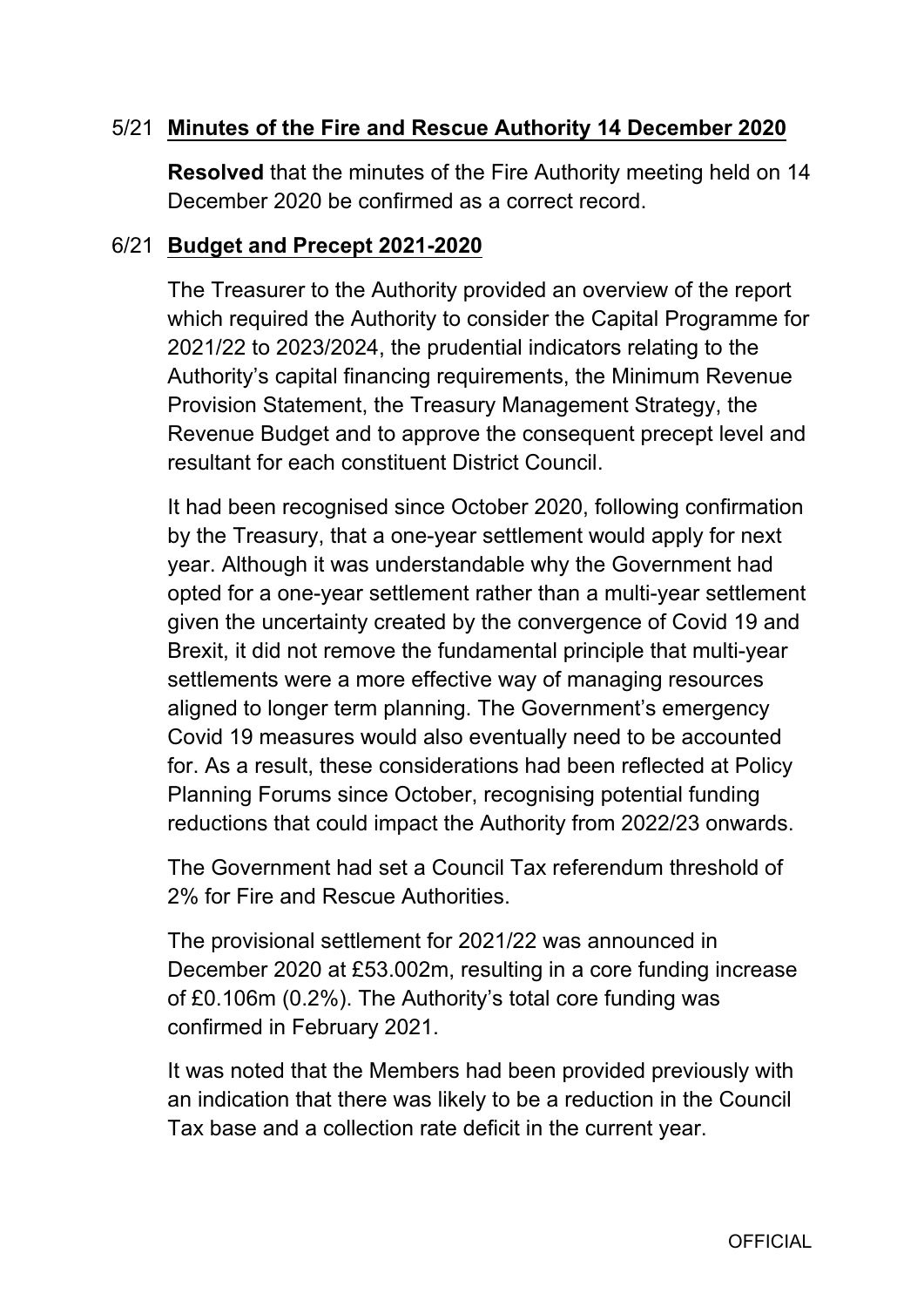As highlighted at recent Policy Planning Forums, it was noted that there were potential funding reductions due in the coming years. The report and Appendix I included a 5% year on year illustrative reduction but with a recognition that funding reductions could be at a higher level. It was acknowledged that if such reductions of the scale indicated within Appendix I were to materialise, there would be a need to make compensating Service savings in order to achieve a balanced budget position, and that there would need to be a need to identify transformation / efficiency savings from service delivery areas.

There were additional ongoing budget uncertainties, particularly Firefighter pension related issues, that had significant funding implications but at this stage remained unclear in terms of ongoing cost and how the funding for these would be met and by whom.

It was noted that the Business Rates Retention Scheme and the Fair Funding Review had both been deferred to at least 2022 and there was some uncertainty as a result.

The capital position was covered on page 23 of the report onwards and highlighted that there had been a lack of any specific capital funding for a number of years now. The Authority's capital programme was predominantly funded by earmarked reserves and it was highlighted there was a funding shortfall currently for year 3 of the programme. It was confirmed that no borrowing was anticipated in the coming year.

The report provided an estimated position reflecting the setting of a balanced budget but one that was dependent upon sufficient service transformation being realised.

In answer to Members' questions, the following points were raised:

• The report assumed the Service would be receiving Government funding reductions in the coming years. This allowed circa 12 months to prepare alternative options to ensure the Service had sufficient plans in place ready to be implemented to realise the required efficiency savings in from April 2022 onwards.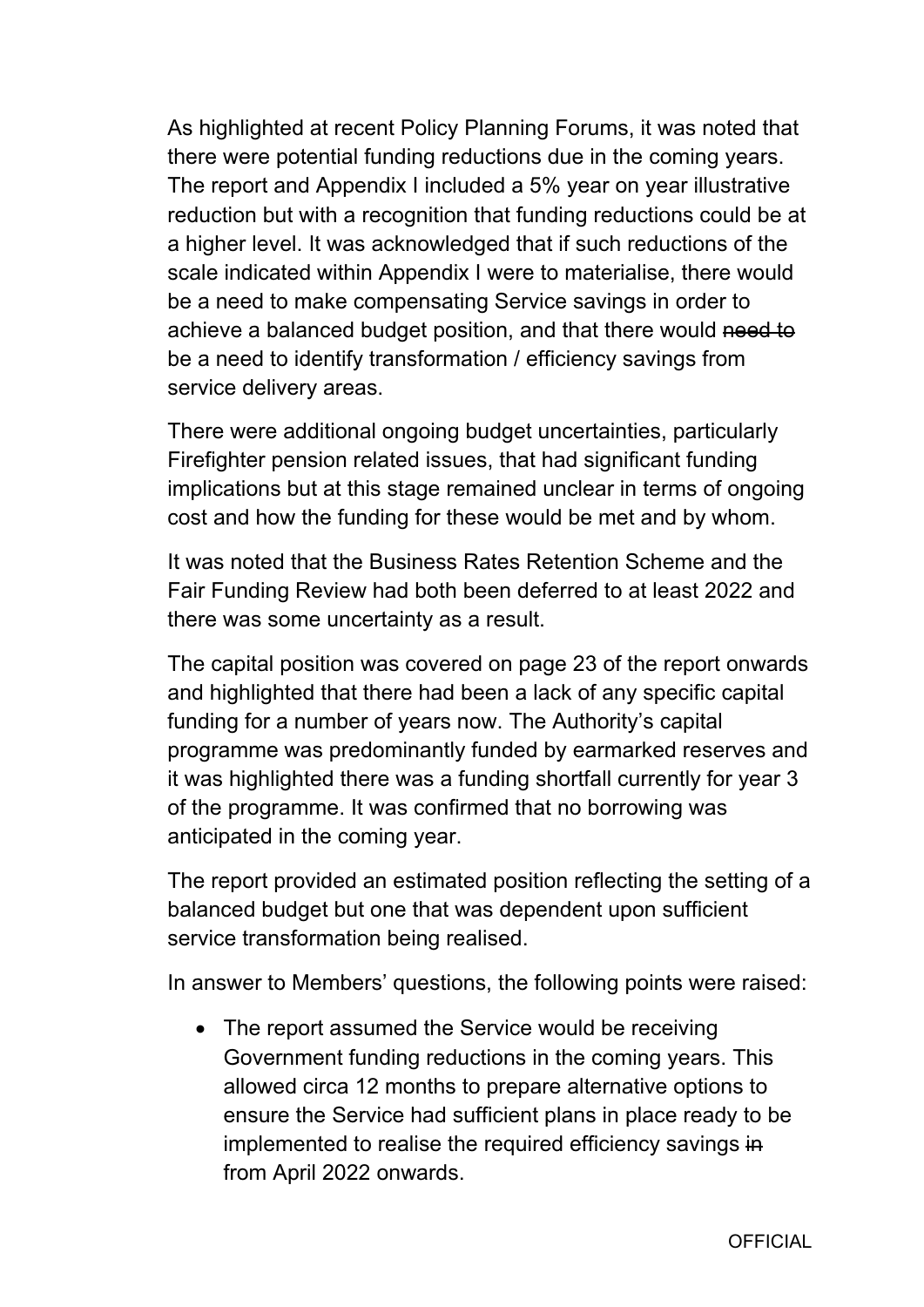- $\bullet$  It was confirmed that a grant of just under £2.8m had been allocated over two tranches by the Government in respect of Covid 19. The Service was forecasting spend in the region of £4.3m by the end of the current financial year the highest costs incurred being related to staffing costs associated with Voluntary Additional Shifts due to staff testing positive or having to self-isolate. Other significant costs included personal protective equipment, ICT and premise related issues. In January, the Home Office had advised Fire and Rescue Authorities to put in bids if they had spent more that contained within the previously provided grants. The Service had submitted a bid and would have to wait to see if the bid would be successful or not.
- In developing the Capital Programme, the Service identified the key assets due for replacement and/or investment and set aside funding accordingly, for example, the Vehicle Replacement Programme. This established the Capital Programme requirement but in year three (2023/24) funding did not currently match anticipated expenditure requirements.

The Chair noted that he always pressed the case that the Authority as per all within the sector did not receive any capital grants and this represented a major hole in funding. Many within the sector were having to either borrow or use reserves saved previously. There was a need for the Government to address this pressing issue. However, a letter received from the Home Office and the Fire Minister regarding reserves held by Fire and Rescue Authorities lead to an impression that the current arrangements were unlikely to change.

#### **Resolved**

Members approved:

 The Authority's Net Revenue Budget for 2021/2022 of £101.749 million which includes a Council Tax requirement of £45.038 million, set out in Appendix A, together with the associated precept levels, set out in Appendix B, resulting in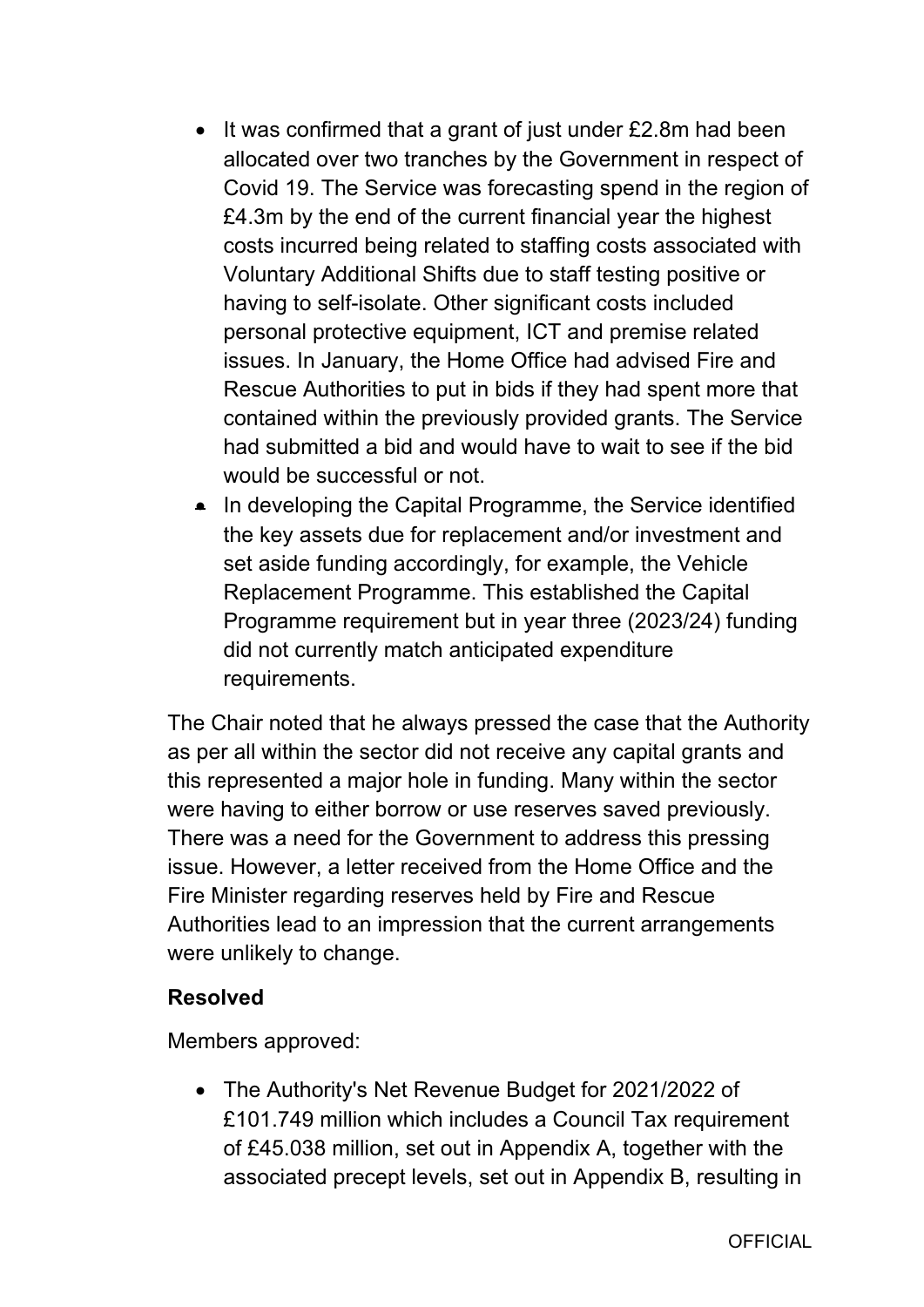a Band D Precept increase of 1.99%.

- The Authority's capital programme for 2021/2022 to 2023/2024 as set out in Appendix E.
- The Authority's Treasury Management Strategy which includes the Minimum Revenue Provision Statement set out in Appendix F and the Prudential Indicators in Appendix G.

# 7/21 **Three YearRolling Strategy 202124 and Annual Plan**

The Chief Fire Officer provided an overview of the report which provided the detail of the Strategic Community Risk Management Plan (CRMP) proposals which would be delivered through the Services three-year rolling Strategy, the proposed re-affirmation of the Authority's Strategic Vision, and the proposed three-year rolling Strategy objectives and Annual Plan priorities for delivery during 202122.

One-year priorities form the Annual Plan within the three-year rolling Strategy, providing more detail of the outcomes the Service aimed to achieve in that year to:

- Reduce vulnerability
- Increase public safety through removing, reducing, controlling; and / or mitigating risk in the community through prevention, protection and response priorities

In line with requirements under the National Framework, the CRMP had been reviewed for 2021-24, incorporating the identification, review and assessment of existing and potential future risks to the community within the West Midlands. This identified 'foreseeable risks' that exist or were emerging across the county which fell within the scope of the Fire and Rescue Services Act, the Regulatory Reform Order, the Civil Contingencies Act and other relevant legislation, as well as the objective of a Fire and Rescue Service which were to reduce, mitigate or manage death and injury, damage to property, the economy and / or environment.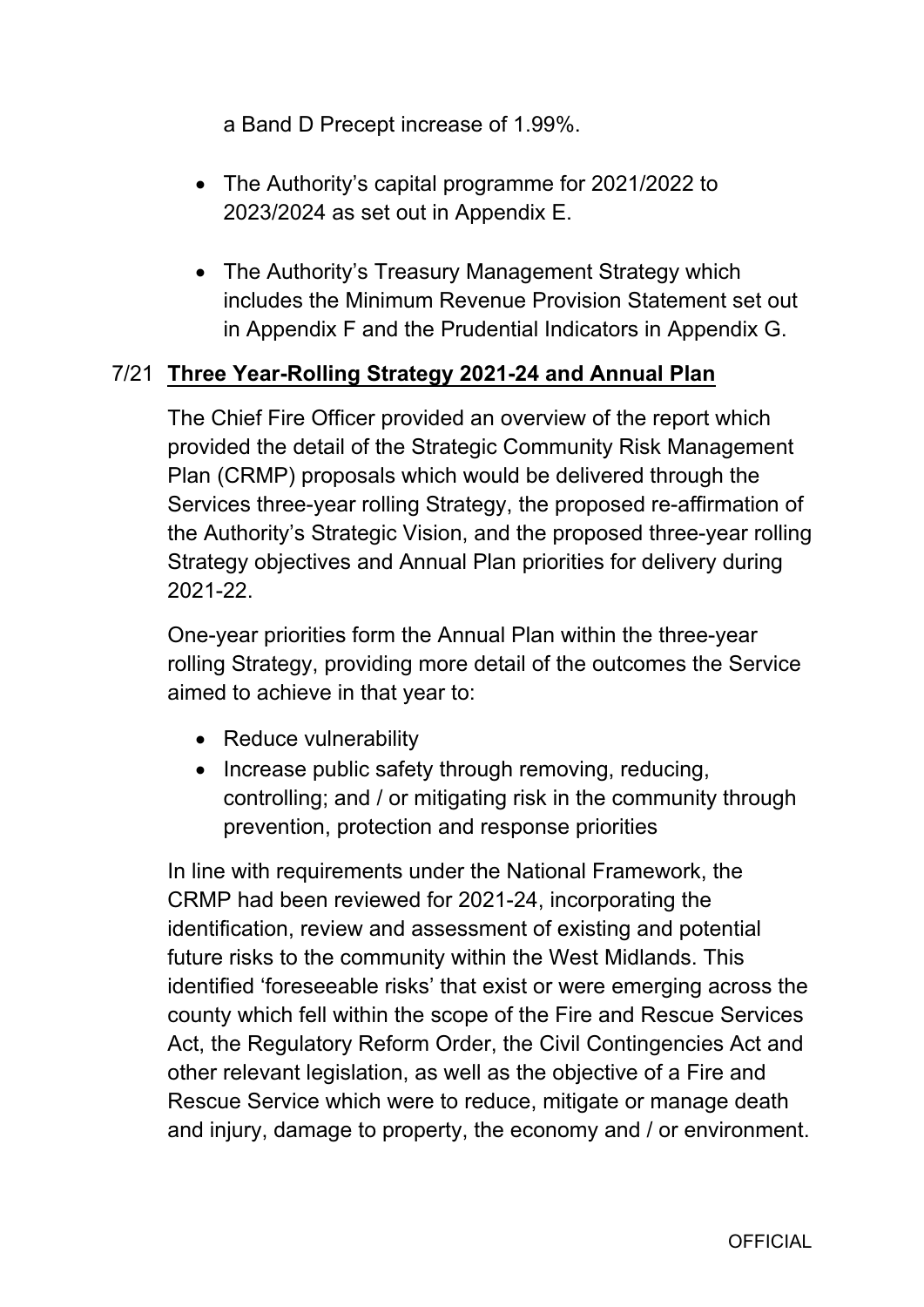To support the review of the CRMP and meet the requirements set out in the National Framework, the Authority had engaged in a tenweek consultation exercise from 7 October to 16 December 2020. A detailed breakdown of the consultation outcomes was set out in Appendix 5 of the report.

The CRMP proposals were set out within the report. The proposals were high level 'evidence based', taken from the consideration of the broad outcomes of the CRMP review and outcomes, the WMFS Strategic Analysis for 2016-2019 and 2017-2020, assessments of individual risks through the CRMP process, 2020 CRMP consultation outcomes, as well as the application of professional knowledge and judgement. The proposals were underpinned by the survivability study which had been undertaken in 2015/16 and provided the Service with a sound evidence base to the overall timeline for the survival of a victim of in the home (and other emergency incidents) and the impact that a five minute response time could have on risk to life.

The CRMP proposals were:

• CRMP proposal 1:

The Strategic Enabling Team will commission the review of those key factors that contribute to the survivability timeline and research through the Technical CRMP group. The outcomes of this review will form the evidence base for future CRMP proposals.

• CRMP proposal 2:

The current approach to responding to Road Traffic Collisions, Automatic Fire Alarms and Secondary Fires will be reviewed to determine the opportunities these changing risks provide in considering alternative approaches to responding.

• CRMP proposal 3:

The future impact of these emerging risks on the CRMP will be incorporated in the three-year rolling strategy. This will include how Prevention, Protection and Response Services may need to change to enable flexibility in the delivery of our services.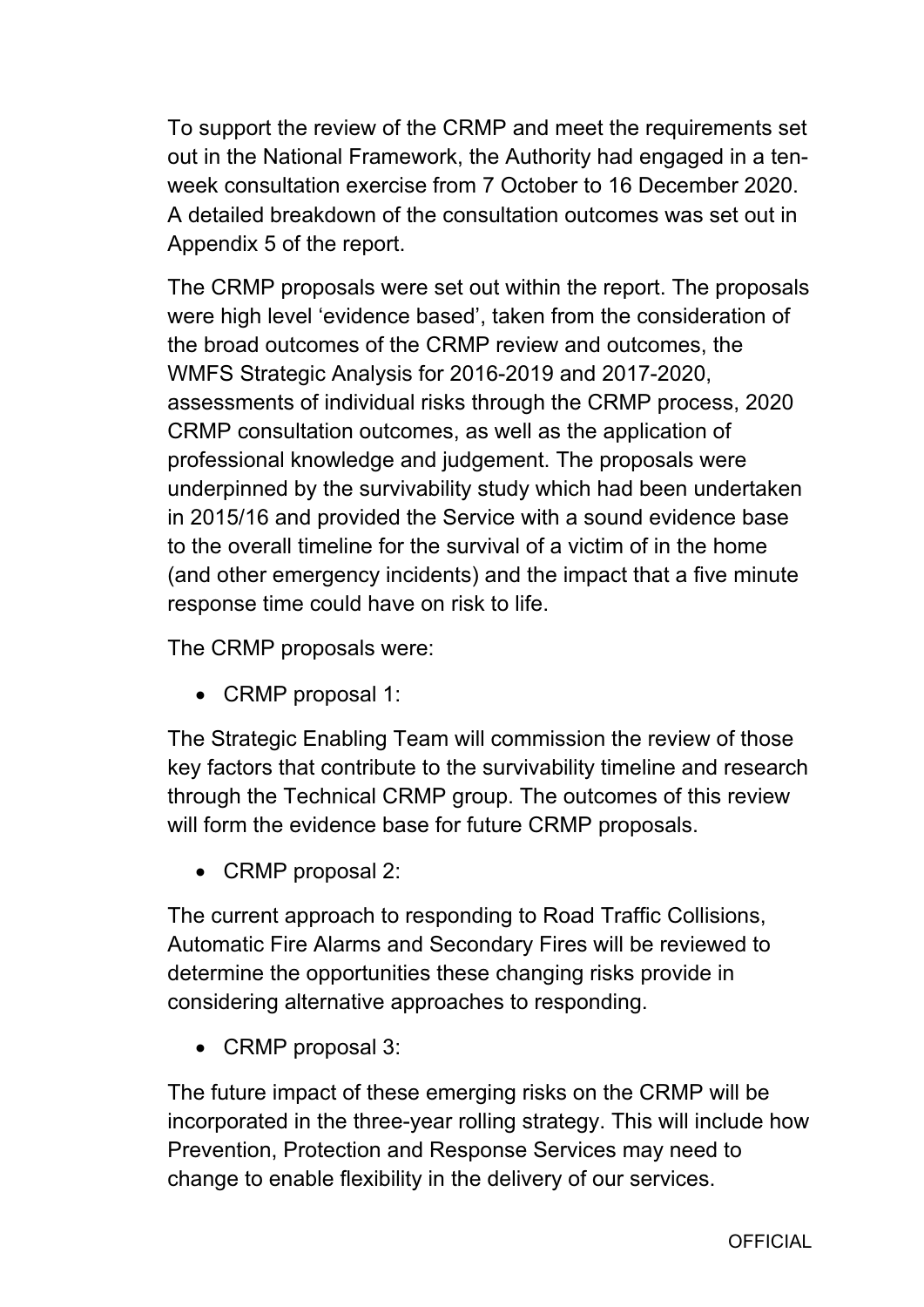• CRMP proposal 4:

The most appropriate interventions to reduce vulnerability to fire and other risks will be determined through the CRMP, using the principle of an integrated approach to intervention, protection and response activity enhancing the 'up stream' approach to fire fighting.

• CRMP proposal 5:

The Service will continue to research, understand, implement a range of opportunities to digitally enable its workforce and communities to transform the delivery of services to our communities.

In line with proposals 5, the proposals would be underpinned by digital transformation. In addition to the digital transformation of internal mechanisms, some of the Services provided by the Service would be delivered digitally.

It was proposed that the Authority's vision statement, 'Making the West Midlands safer, stronger and healthier', continued and it was recommended that it be reaffirmed in recognition of the risk that continues to exist and increase across the West Midlands and the ability of the Authority as a Fire and Rescue Authority to seek to prevent and mitigate these risks through its statutory functions of prevention, protection and response.

As part of the development of the three-year rolling strategy, the Strategic Enabling Team had considered the outcomes of the CRMP, the STEEPLE and strategic planning considerations and had refreshed the one year priorities in the annual plan, as well as setting broad Strategic Objectives for the three-year strategy. The proposed objectives were:

- Response dealing excellently with incidents
- Prevention delivering interventions which support safer and healthier communities
- Protection  $-$  protecting life and property to make businesses stronger and communities safer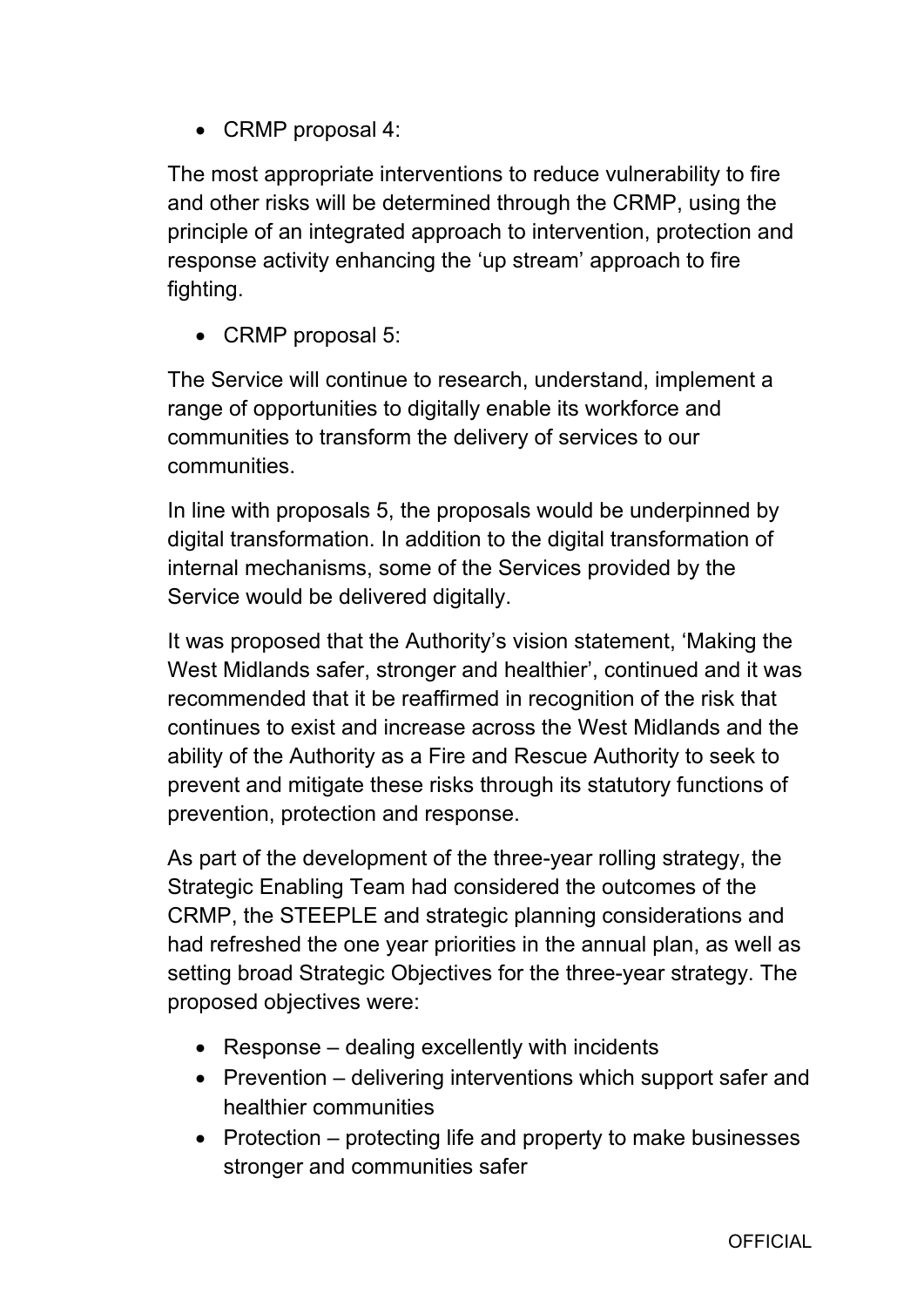The proposed one-year Strategic Priorities (paragraph 5.38 of the report) set out in more detail how the three-year objectives would be worked towards and achieved during 2021-22.

In response to Members' questions, the following points were raised:

- The Service undertook an invest to save approach, although this was effectively considered currently via the use of the ear marked reserves. The option to borrow to save going forward would be a consideration but it was not something anticipated over the next 12 months.
- There could be the possibility that the three-year rolling strategy and Annual Plan could be reviewed if funding reductions of more than 5% were to come into effect as part of ways to resolve such a funding deficiency.

The Chair noted the early engagement with staff to deliver the Plan and outcomes.

A Member noted that the change of name from IRMP to CRMP would help emphasise the focus on the community.

The Chair noted that Members were grateful for all of the work that had gone into the development of the CRMP.

## **Resolved:**

That Members noted the outcomes of the evidence based CRMP review.

That Members approved the CRMP proposals that would be developed for implementation over the period of the three-year rolling Strategy 2021-24.

That Members re-affirmed the Authority's Vision Statement for the Authority's Strategy.

That Members noted the context of planning for the three-year Strategy and Annual Plan.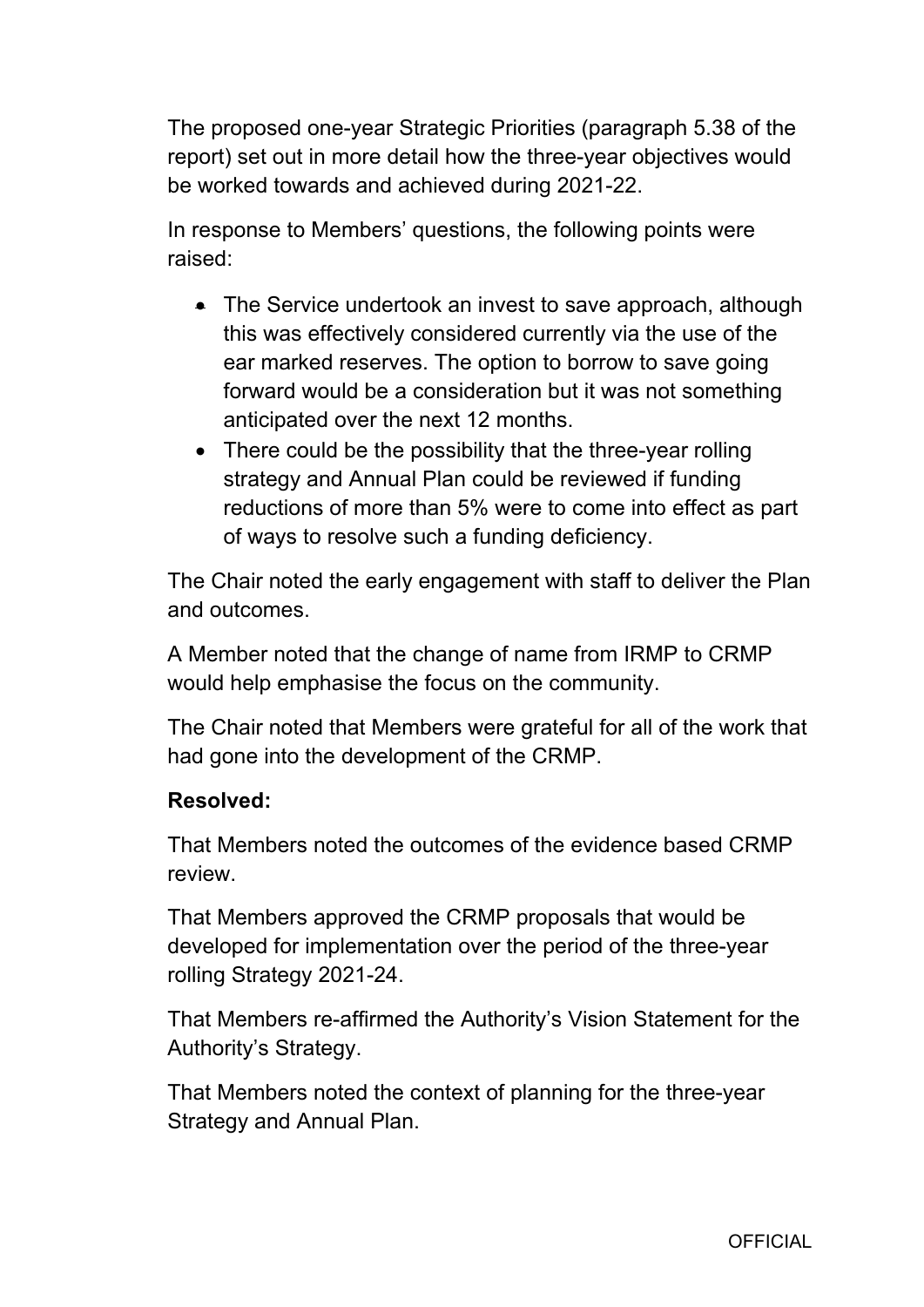That Members approved the three-year Strategic Objectives 2021-24 and refresh of the Annual Plan priorities for delivery in 2021-22.

# 8/21 **Monitoring of Finances**

The Treasurer to the Authority provided an overview of the report which dealt with the monitoring of the finances of the Authority in the current financial year and covered the revenue expenditure and the Capital Programme.

Appendix A of the report compared the revenue budgeted to the end of January 2021 with the actuals to date. Actual spend to January 2021 including commitments was £81.359 million compared to a projected budget of £81.408 million, resulting in an overall variance of £0.049 million.

The most significant variance related to Command Delivery, Fire Control and Workforce Planning, mainly due to an underspend on the Operational pay budget.

In addition to the budget allocated as part of the 2020/21 revised estimates exercise (as at November 2020) for COVID19 related expenditure above the grant allocation, expenditure remained volatile and so the December 2020 & January 2021 impact of higher than anticipated absence levels was reflected in the monitoring statement (Appendix A). There was an opportunity to claim for additional COVID-19 funding, with submissions required by 14 February 2021. The Treasurer noted that the Authority would be advised of the outcome of the bid for Covid 19 pandemic related grant.

Appendix B provided statistical data relating to the Firefighters' Pension Scheme.

The Authority's approved capital programme for 2020/2021 was £7.496 million. A scheme analysis was shown in Appendix C. Expenditure to the end of January 2021 was shown as £1.789 million.

The main forecast variance within the capital programme related to the Vehicle Replacement Programme due to delays in the